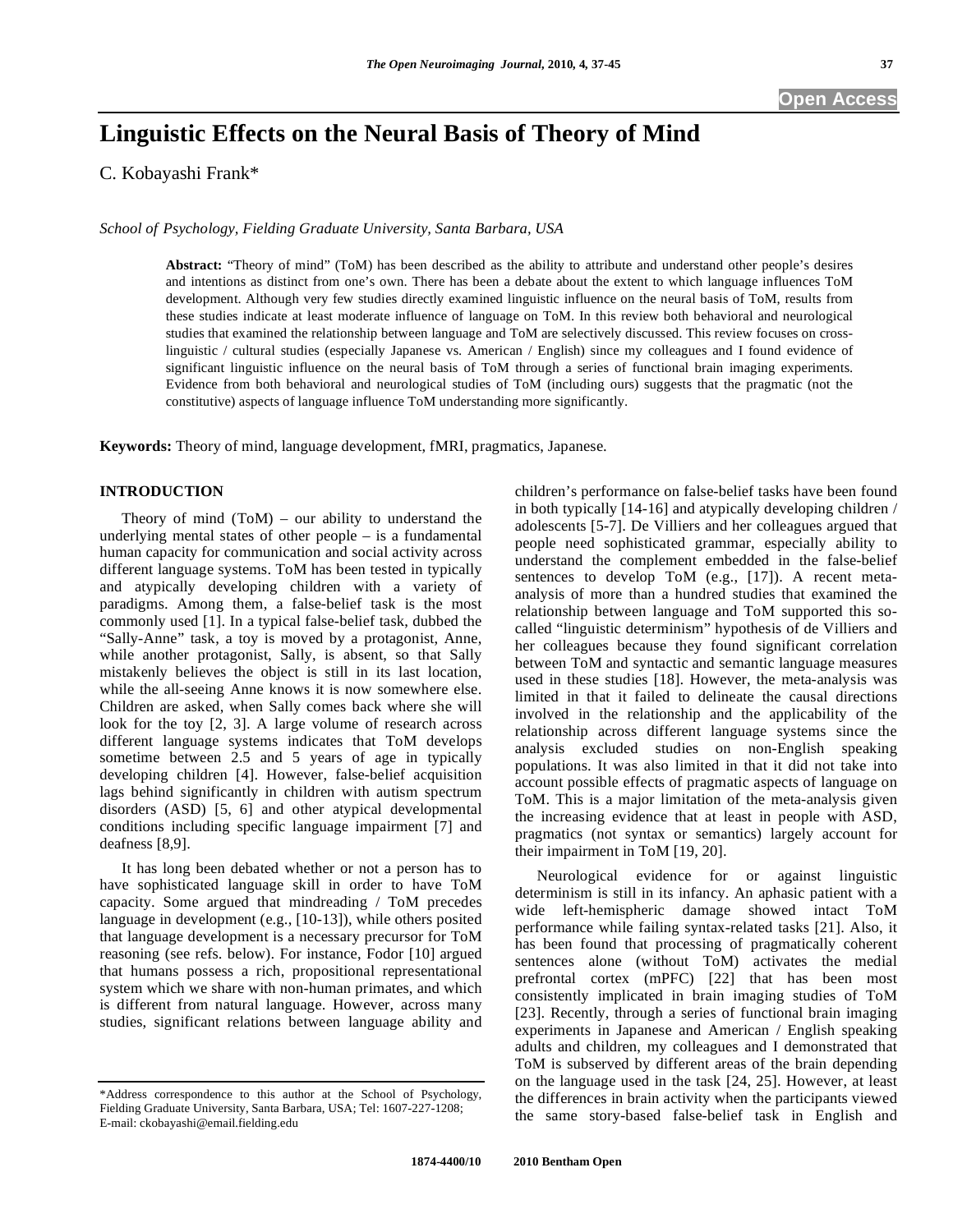Japanese and the same cartoon-based false-belief task may reflect non-syntactic / -semantic aspects of language. These results suggest that constitutive aspects of language (e.g., grammar) may function merely as a "co-opted" system (see [26]), but pragmatic aspects of language (e.g., mode / attitude and reading communicative intentions) may profoundly affect ToM throughout development.

 This article aims to review; 1) results of behavioral studies that examined the relationship between language and ToM, 2) results of neurological case studies and functional brain imaging studies that examined this relationship. This review particularly focuses on results from a series of crosslinguistic functional magnetic resonance imaging (fMRI) experiments on neural basis of ToM that my colleagues and I reported [24, 25]. Finally, I discuss current limitations and future directions of research of the relationship between language and ToM.

## **EVIDENCE FROM BEHAVIORAL STUDIES**

## **ToM in Preverbal Infants**

 If language is necessary for ToM, it follows that preverbal infants do not understand ToM. Several recent studies in infants showed that it is not the case. It has been shown that precursor ability (e.g., joint attention, imitation and pointing gestures) of ToM is present early in infancy (e.g., [27-29]). A series of recent studies that used lookingpreference paradigms found that even 13-15 month-old infants have the capacity to understand ToM [29-31]. Even though these results and methods used in the false-belief experiments on infants are still debated (see for example, Perner and Ruffman [32] for the criticism of Onishi and Baillargeon's [29] study), evidence from studies on precursor abilities (see above refs.) of ToM seems to be convincing.

 The above results imply that nonverbal ToM precedes verbal ToM developmentally and if so, nonverbal falsebelief tasks are easier than verbal ToM tasks. However, mixed results were obtained on this account. In several studies that compared children's performance in verbal and nonverbal false-belief tasks, children performed better [33, 34], the same [35, 36] or worse [37, 38] in the nonverbal false-belief tasks. For instance, in Call and Tomasello [36] the helper watched the experimenter hide a sticker in one location. When the helper left the room the experimenter moved the sticker from that location to another. Children were asked which box the helper might indicate as containing the sticker. In this experiment, both verbal and nonverbal conditions were acted out with no verbal description, but only the test question in the verbal version was verbal. Children's performances in the two versions were comparable. Later, Lunn [33] tested children with the same task as Call and Tomasello and this time children performed better in the nonverbal task than the verbal one. Given these results, evidence in support of the linguistic determinism hypothesis is equivocal at best. As several ToM researchers suggest [16, 39], language may be important for ToM not because language is a prerequisite for ToM but because it is used as "scaffolding" for symbolic representations.

## **Evidence from English Speaking Children**

 While implicit nonverbal ToM may not involve any language, there is relatively little doubt that language is involved in explicit verbal ToM, especially in the false-belief reasoning [40]. However, the extent of the involvement and what aspects of language are the most involved are much in debate. As I mentioned in the introduction, the strong linguistic determinism of ToM posits that language is prerequisite for ToM (e.g., [17]). De Villiers and her colleagues argue that children's mastery of syntax, especially the sentential complement (e.g., "Sally says that…") is necessary for ToM development. In this view, other aspects of language (i.e., lexicon, semantics, and pragmatics) are marginalized. More recently, P. de Villiers [41] has elaborated this hypothesis and argued that the mastery of sentential false-complements with communicative verbs plays a central role for explicit ToM reasoning. However, most of the evidence that supports this claim came from their own groups' research (e.g., [17, 37, 41]). For instance, in their studies of oral deaf children and ASL-learning deaf children, children's performance of the complement comprehension task predicted their performance on both standard and low-verbal false-belief tests (40). However, a close examination of the results of this study shows that children's mastery of vocabulary ( $p = .005$ ), and not the false complement clauses ( $p = .039$ ) is a stronger independent predictor of their false-belief performance. Given these results, it seems unreasonable to maintain that the mastery of false-complement is the best predictor of false-belief reasoning. Moreover, in Lohmann and Tomasello [42], training children with discourse without sentential complements improved their false-belief task performance. Furthermore, a recent meta-analysis of over a hundred of studies that explored the relationship between language and ToM have demonstrated that various aspects of language (i.e., semantics, syntax, receptive vocabulary memory for complements, and general language) all predict ToM reasoning [18].

## **Evidence from Non-ENGLISH Speaking Children: Second Version of Linguistic Determinism**

 The evidence described above seems to increasingly support that the strong linguistic determinism is untenable. However, fortunately there is another moderate version of linguistic determinism that emphasizes the influence of the socio-linguistic effects on ToM [43-46]. It follows Vygotsky's theory [47] and posit that it is the socialcognitive ability embedded in culture-specific symbolic systems (i.e., social languages) that enables children's ToM. Its emphasis is not on constitutive aspects (e.g., syntax and semantics) but socio-communicative or pragmatic aspects of language [43, 46]. Bruner regards culture-specific meaningmaking process as a central force for development of ToM or folk psychology [43]. Similarly, Nelson posits that ToM is best described as a Community of Minds that is enabled through internalization of language [46]. The Community of Minds is not universal and each person develops his / her own Community of Minds depending upon his / her background, personality, relationships, and history. Intuitively, the pragmatic aspects of language are strongly associated with ToM because pragmatics assumes that both verbal and nonverbal communications are the expression of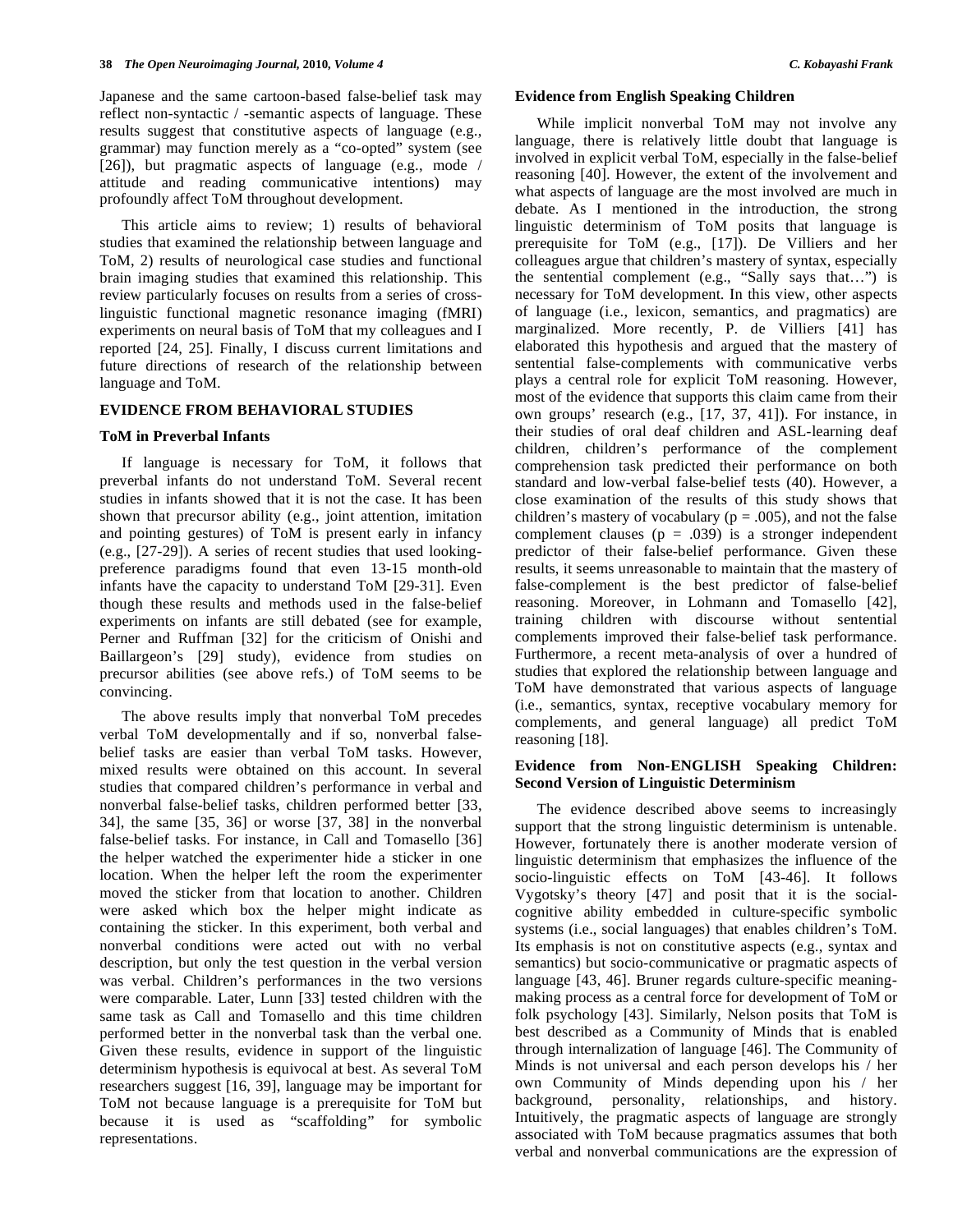context-specific intentions [48, 49]. In support of this hypothesis, it has been found that individuals with ASD are most impaired in the pragmatic aspect of the language [19,50]. It has also been suggested that the way in which older children / adolescents with ASD approach false-belief tasks is different from typically developing children in that they rely on syntax and semantics more than pragmatics which seems to be lacking in people with ASD [51]. The lack of pragmatics, and therefore, lack of ToM is evident in children with autism in their learning style of novel words. Baron-Cohen and his colleagues found that children with ASD learned new words whenever they themselves attended to the focal object whether or not the adult also attended to it, but the normally developing preschool children did not learn the new words unless the object was jointly attended to by another person [52].

 Unfortunately, Milligan *et al*.'s meta-analysis [18] excluded those studies that examined the relationship between pragmatic aspects of language and those that tested non-English speaking children. An earlier meta-analysis that examined over a hundred ToM studies (including studies that tested non-English speakers) found that the basic course of development is the same across different language systems [4]. Children across different language systems passed falsebelief tasks between 2.5 and 5 years of age. However, since many of the studies included in the meta-analysis did not examine the relationship between language and ToM and since most of these studies tested children in English speaking countries, the meta-analysis is relatively uninformative in terms of the possible effects of the linguistic variation on ToM. More recently, Collaghan *et al*. [53] tested children in Canada, India, Peru, Thai, and Samoa with a single false-belief task and found no difference among these children in the passing age of the task. However, the same limitation as the above Wellman *et al*.'s study [4] applies here. Since this study did not use any specific language measures pitted against ToM measure, little information is provided on the relationship between language and ToM development.

 Fortunately, there are a number of studies that tested non-English speaking children with specific linguistic measures / hypotheses. Several of these studies found effects of language on ToM development (e.g., [54-56]). For instance, Junin Quechua children performed poorly on ToM tasks relative to American / European (A/E) children presumably because of their lack of mental state verbs [54]. In Lee *et al*.'s study with Mandarin-speaking children, even though the children's performance for the false-belief task was comparable overall to A/E children's performance, their performance was influenced by the choice of verbs (i.e., three verbs that all mean "think") used in the false-belief task [55]. Mandarin-speaking children performed significantly better when *yiwei* and *dang*, which connote that the belief referred to may be false, were used than when *xiang* (the more neutral verb) was used. In a study in Turkish and Puerto Rican (PR) Spanish-speaking children, advancement in ToM performance was found [56]. In this study, the Turkish or PR Spanish-speaking children, who have either a specific verb (Turkish) or a case marker (PR Spanish) available to make the false-belief mental state more explicit, performed better than Brazilian Portuguese or Englishspeaking children who do not have those lexicons.

 As I mentioned earlier, linguistic determinism theory posits that children's successful mastery of complements is necessary for successful performance in the false-belief task [17]. However, it has been found that English-speaking children pass the false-desire task significantly earlier than they pass false-belief tasks (e.g., [57, 58]). To this, P. De Villiers explains that the false-desire task is easier for children because it takes the to+complement (e.g., "X want to…"), while false-belief task is harder because it takes the that+complement (e.g., "X believe that…") [41]. If this claim is true, German-speaking children should perform equally well in the false-desire and false-belief tasks because in German the desire verb, *wollen* (want) also takes the that+complement form. However, a study found that it is not the case [59]. German-speaking children still performed better in false-desire (using "want" verb) task than the falsebelief (using "believe" verb) task. More importantly, in this experiment, no correlation was found between children's use of that+complement and their performance in the false-belief task after verbal IQ and age were accounted for. Similarly, Cheung *et al*. [60] examined whether or not Cantonese children's mastery of syntactic aspects of language (more specifically, false-complements) uniquely predicts the children's false-belief understanding. Contrary to this hypothesis, neither syntax nor verb semantics but children's general language ability (measured by TELD-3 [61]) was the best predictor of ToM performance.

 More recently, my dissertation research compared 8-12 year-old Japanese bilingual children's understanding of the second-order false-belief (i.e., "Sally thinks that Anne thinks that …") presented in the first language (L1, Japanese) and the second language (L2, English) as a part of the functional brain imaging study ([25], see also [62]). Most linguists agree that in general, center-embedded sentences (those that have relative clauses placed in the middle) are harder to parse [63, 64]. The center-embedding problem is the most relevant to Japanese false-belief sentence processing, because a Japanese false-belief sentence normally has a center-embedded structure. For example, a typical English false-belief sentence is written as:

Anne thinks [that the cake tastes good]

$$
S \tV
$$
 CP

But the same sentence in Japanese is written as:

*Anne wa [sono ke-ki ga oishii-to] omou* 

(Anne [that the cake tastes good] thinks)

S CP V

 As can be noticed easily, in the Japanese false-belief sentence, the complement phrase (CP) is placed between the noun and the verb of the sentence. In the English false-belief sentence, the truth value of the whole sentence can be inferred from the verb (V) placed right after the subject (S), but in the Japanese false-belief sentence, to determine whether or not the whole sentence is true, one has to wait until the end of the sentence. In the second-order false-belief sentence, the problem becomes worse because of the double center-embedding. For examine, when the above sentence is doubly-embedded it becomes: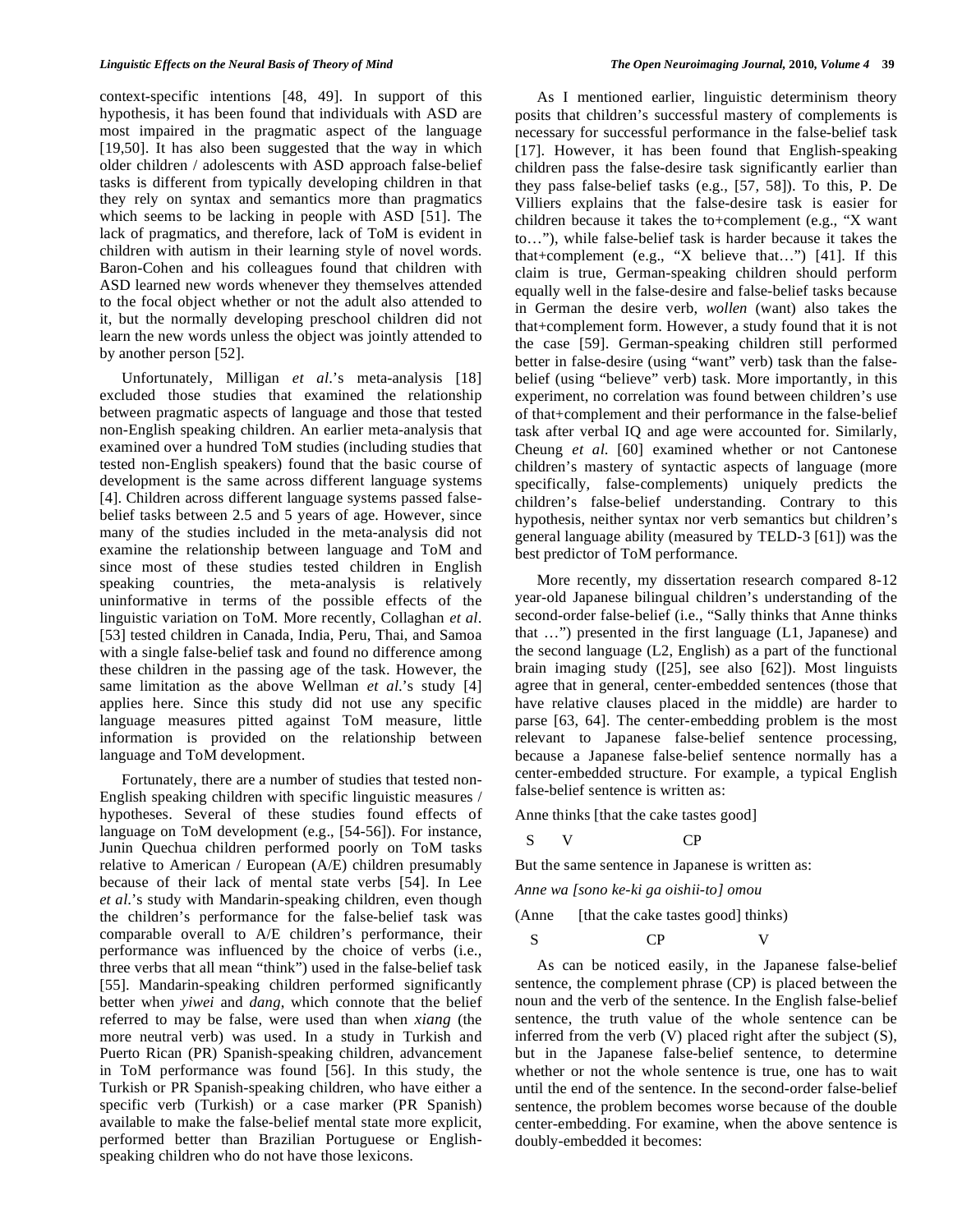*Anne wa [Sally ga{sono ke-ki ga oishii-to} omotteiru to] omotteiru* 

(Anne [Sally {that the cake tastes good} thinks that] thinks)

S1 S2 CP-that1 V2 CP-that2 V1

 Thus, my prediction was that if the false-complement structure influences the false-belief understanding Japanese children (who were all balanced bilinguals) would perform worse in the same second-order false-belief task in Japanese (L1) than in English (L2). Contrary to this prediction, there was no effect of language. Japanese children's performance on the Japanese false-belief task was comparable to their performance on the English false-belief task. These results are consistent with the most recent study that tested Japanese children with the second-order false-belief task [65]. In this study, despite the significant developmental delay in the first-order false-belief task (see also [66, 67]), Japanese children's onset of the second-order false-belief task was about the same as the A / E children's (i.e., between 6 and 9 years old [68, 69]). These results clearly show that mastery of that+complement is not necessary for ToM understanding at least in several non-English speaking cultures.

 In sum, the above evidence suggests that although it is undeniable that language ability is necessary for developing explicit ToM because it provides scaffolding to think and interpret other people's intentions and actions, language may not be sufficient for the expression of ToM. Moreover, it may not be the syntactic or semantic aspects of language that is the most important for ToM. Contrary to the strong linguistic determinism, the currently available data suggest that it is pragmatic aspects of language that is the most essential for ToM development. Thus, evidence so far supports the second moderate version of linguistic determinism.

## **EVIDENCE FROM NEUROLOGICAL STUDIES**

## **Evidence from Lesion Studies in Adults**

 Compared to behavioral or developmental evidence, neurological evidence to support or negate the developmental relationship between language and ToM is still scarce. However, evidence from developmental ToM studies described above suggests that pragmatic aspects of language are the greatest importance for ToM expression. It has been established that in human adults syntactic and semantic aspects of language are specialized in the left hemisphere of the brain (e.g., [70, 71]), while pragmatic aspects of language are specialized in the right hemisphere of the brain (e.g., [72, 73]). For instance, in Winner and Gardner's study, RHD patients have been observed to choose a literal translation for a metaphorical sentence more frequently than healthy controls [74]. Several studies clearly showed that right hemisphere damaged (RHD) patients have problems with understanding non-literal language, metaphors, and jokes while they have no trouble in understanding literal language (e.g., [72, 75]). It has been found that left hemisphere damage (LHD) patients often perform as well as healthy controls in ToM tasks [21, 76-78], while RHD patients perform worse than LHD patients [79]. For example, Siegal *et al*. [79] tested both RHD and LHD patients with the standard Sally-Anne style false-belief task. RHD patients failed, whereas LHD patients passed the test.

Similarly, in a lesion study, a LHD patient, PH, performed almost perfectly on nonverbal second-order false belief task, while he failed grammatical language tests [80]. Most recently, Champagne-Lavau and Joanette [81] observed a cooccurrence of ToM impairment and deficit in pragmatic language in a group of 15 RHD patients. These results from lesion studies are consistent with the findings from behavioral studies and suggest that constitutive aspects of language or at least grammar are less important for ToM than pragmatic aspects of language.

## **Evidence from Brain Imaging Studies in Adults**

 Lesion studies are, although informative, less specific about the brain areas involved in the aspects of language and their relationship to ToM. In order to determine precisely which brain regions are important for explicit ToM and language, researchers most commonly rely on data from brain imaging studies. The classical language regions encompass Broca's area or Brodmann area (BA) 44/45 in the inferior frontal gyrus (IFG), Wernicke's area in the superior temporal gyrus (STG), the angular gyrus, and supramarginal gyrus (SMG) [82]. There is now a broad consensus that syntactic processes are subserved by the left STG and the IFG (specifically, BA 44 and frontal operculum) in adults [70, 71, 83]. Semantic processes, in contrast, are found to be supported by the left middle temporal gyrus, the SMG, and BA 45/47 in the IFG in adults [84, 85].

 Brain imaging studies that examined relationship between language and ToM are still scarce, but an fMRI study found that adults employ medial prefrontal cortex (mPFC), which has been the most consistently implicated in ToM brain imaging studies across studies [23], for processing pragmatically coherent stories [22]. More recently, my colleagues and I tested Japanese-English bilinguals with a second-order false-belief task (see above), using fMRI ([24], see also [62] for example stimuli and methods). During L1 (Japanese) compared to L2 (English) ToM story condition, more activity in the bilateral dorsolateral prefrontal cortex (DLPFC) was seen. During L2 (English) compared to L1 (Japanese) ToM story condition, more activity in the left precentral gyrus and caudate nucleus was found. Since these two story conditions were matched in semantics and syntactic difficulty (see above), these differences in brain activity are most likely accounted for by pragmatic difference between Japanese and English. Difference in brain activity was also seen while Japanese and American participants performed the same nonverbal cartoon ToM task which was also in the second-order false-belief format. During the cartoon task, compared to Japanese adults, American adults activated the left postcentral gyrus, right mPFC, posterior cingulate cortex, and anterior cingulate cortex. Compared to American adults, Japanese adults activated the right putamen more [see [62] for more detailed results].

 Compared to those in adults, brain imaging studies of language in children are still too scarce to reach a broad agreement on the specialization of those linguistic processes in the different areas of the brain. But increasing evidence suggests that language is less lateralized and involves broader regions in children than in adults [86]. In contrast to what Saxe [87] described as "exploded" ToM brain imaging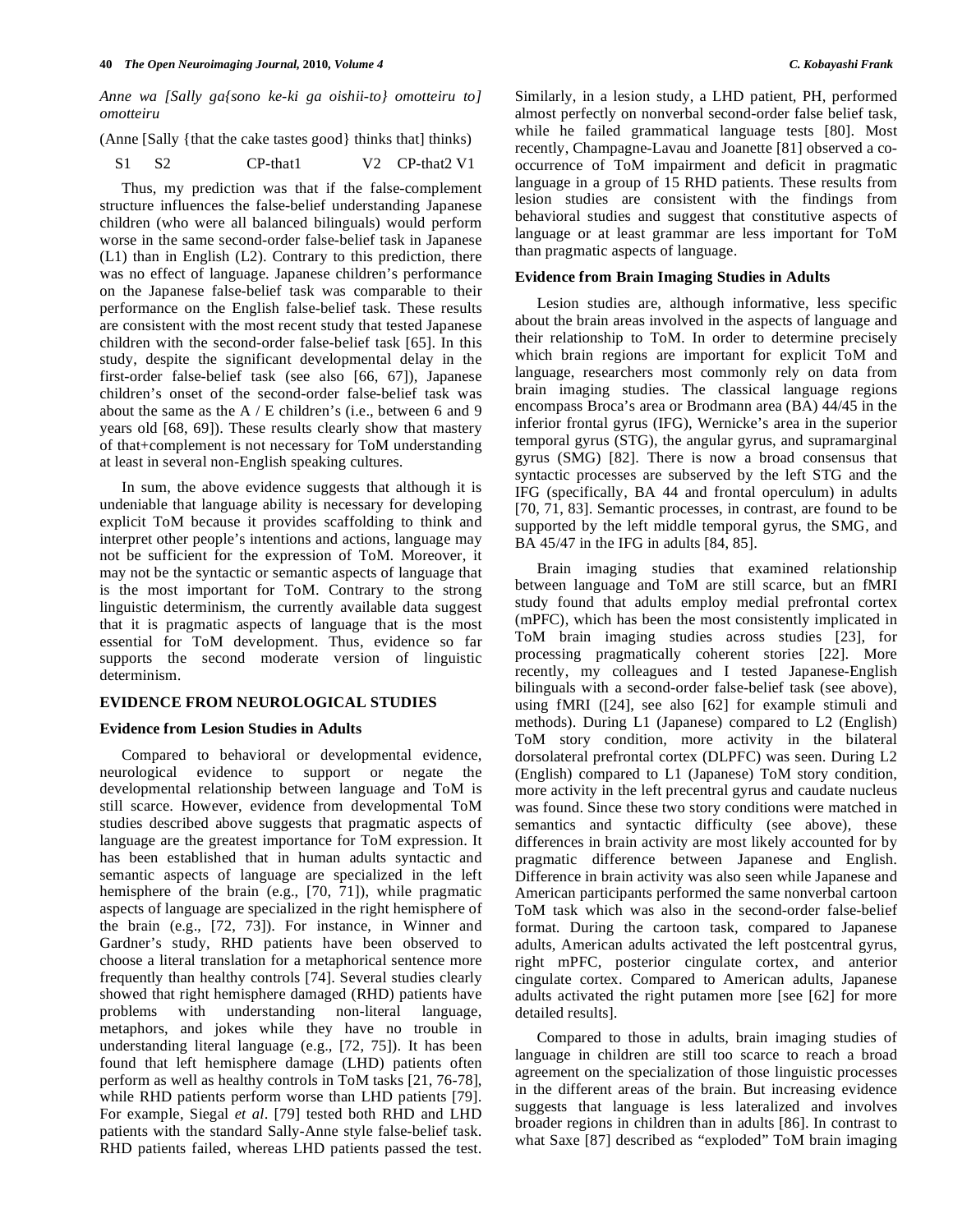#### *Linguistic Effects on the Neural Basis of Theory of Mind The Open Neuroimaging Journal,* **2010***, Volume 4* **41**

studies in adults those in children are still numbered, but several studies examined neural basis of ToM or related social cognitive functions in children [25,88-93]. However, in many of the studies, ToM (or related social cognition) task specific activity in the aforementioned language regions has been observed (for detailed discussion see [94]). For example, significant activity in the IFG was found while children were engaged in facial imitation [89], story and cartoon-based irony [90, 91] and ToM tasks [25, 93]. So far, our study is the only brain imaging study that has compared adults and children in false-belief task related neural activity and we found difference in false-belief specific activity between the age groups in some of the language areas (see above) including the right IFG (BA 47) and left STG (BA 62). Children activated these regions more than adults [94]. Furthermore, we found similar differences in ToM-specific brain activity between 8-12 year-old Japanese and American children [25] to those between Japanese and American adult [24]. In this experiment [25], American children activated the right TPJ more than Japanese children who activated the left STS and right IFG more while they performed the same cartoon based ToM task, although the significance levels were less (p-values were more) than what are normally expected in fMRI experiments in general. What pragmatic aspects between the two groups account for the differential brain activity remains to be tested, but it has been observed that Japanese use indirect expression more than Americans to inform everyday communicative intentions [95, 96]. Also, a recent study found that Japanese children's justifications of protagonists' behaviors in ToM stories are less agentcentered and more interpersonal situation-centered than American children's [67]. Thus, any of these or other pragmatic / communicative differences might account for the above difference in the brain activity between the two cultural groups.

 Through a further analysis, we found the most convergence of ToM-specific activity (measured by ToM vs non-ToM conditions) between the Japanese and American adult and child groups in the right DLPFC (besides precuneus) for both verbal (story) and nonverbal (cartoon) versions of the task (Fig. **1**; see also [62]), although in this analysis the bilateral tempro-parietal junction (TPJ) was also active, with the right TPJ being slightly more active than the left TPJ. Besides the mPFC, the TPJ has been implicated also most consistently across ToM brain imaging studies (e.g., [97]). These results, together with Saxe and Wexler's results [97] which implicate the right TPJ specifically in mental state reasoning, indicate that the right-hemisphere pragmatic region of the brain plays a more important role for ToM than the left-hemisphere constitutive language region.

 In sum, evidence from both brain lesion studies and neuroimaging studies of ToM has begun to converge to support the right hemisphere-pragmatics hypothesis of ToM. These results are again consistent with the account that pragmatic (not constitutive) aspects of language are necessary for the explicit ToM understanding.

## **LIMITATIONS AND FUTURE DIRECTIONS**

 Several limitations of current research (both behavioral and neuroimaging) of relationship between ToM and language should be mentioned. One clear limitation is the



**Fig. (1)** Convergence of ToM-specific brain activity between American and Japanese adult and child (ages between 8 and 12 years old) groups. Convergent activity was found in the precuneus (x y z Talairach coordinate [98]: -4 -60 38), right dorsolateral prefrontal cortex (DLPFC: 34 34 20), and bilateral tempro-parietal junction (TPJ: 53 -67 11 and -51 -53 19) through ToM minus non-ToM contrast  $(p < .0005$  uncorrected: see also [62]).

paucity of neurological research that examined this relationship overall. Brain lesion studies are limited in that it is relatively rare to find individuals with localized brain lesions. For instance, RHD patients more often have lesions that encompass broad areas of the right hemisphere (see [99]). Thus it is difficult to examine more precise roles of particular areas of the brain. For these reasons more brain imaging research may be needed for drawing one-to-one correspondences between the target brain areas and ToM reasoning.

 Another major limitation is the scarcity of developmental neuroimaging research of ToM. As I discussed above, several brain imaging studies that tested children with ToM or social cognition tasks implicated several language regions of the brain [25, 88-93]. These results clearly indicate that some aspects of language are involved in ToM development. However, it is still unclear if pragmatic aspects of the language are the most important for ToM developmentally. In our study, the left IFG (BA 45) was recruited more while children performed the ToM cartoon task, but the same region was recruited by adults more while the adults performed the ToM story task [92]. Since BA 45 is traditionally suggested to be involved in syntactic processing [82], more activation in this area may reflect children's greater effort of constructing verbal meaning / syntax from nonverbal ToM. This results may be consistent with the finding that nonverbal false-belief tasks are not easier (or more difficult) than verbal false-belief task [35]. Given these results it may still be arguable that some constitutive aspects of language are necessary for ToM development. But to confirm these results and to examine the developmental relationship between the neural basis of language and ToM more neuroimaging research in children is needed.

 Another clear limitation of research examining the relationship between ToM and language is related to a ToM theory called "theory-theory". This theory maintains that ToM develops as scientists develop their theories and that ToM develops as children learn concepts of "desire" followed by concept of "belief" shortly after that [4]. Aforementioned meta-analysis by Wellman *et al*. [4] and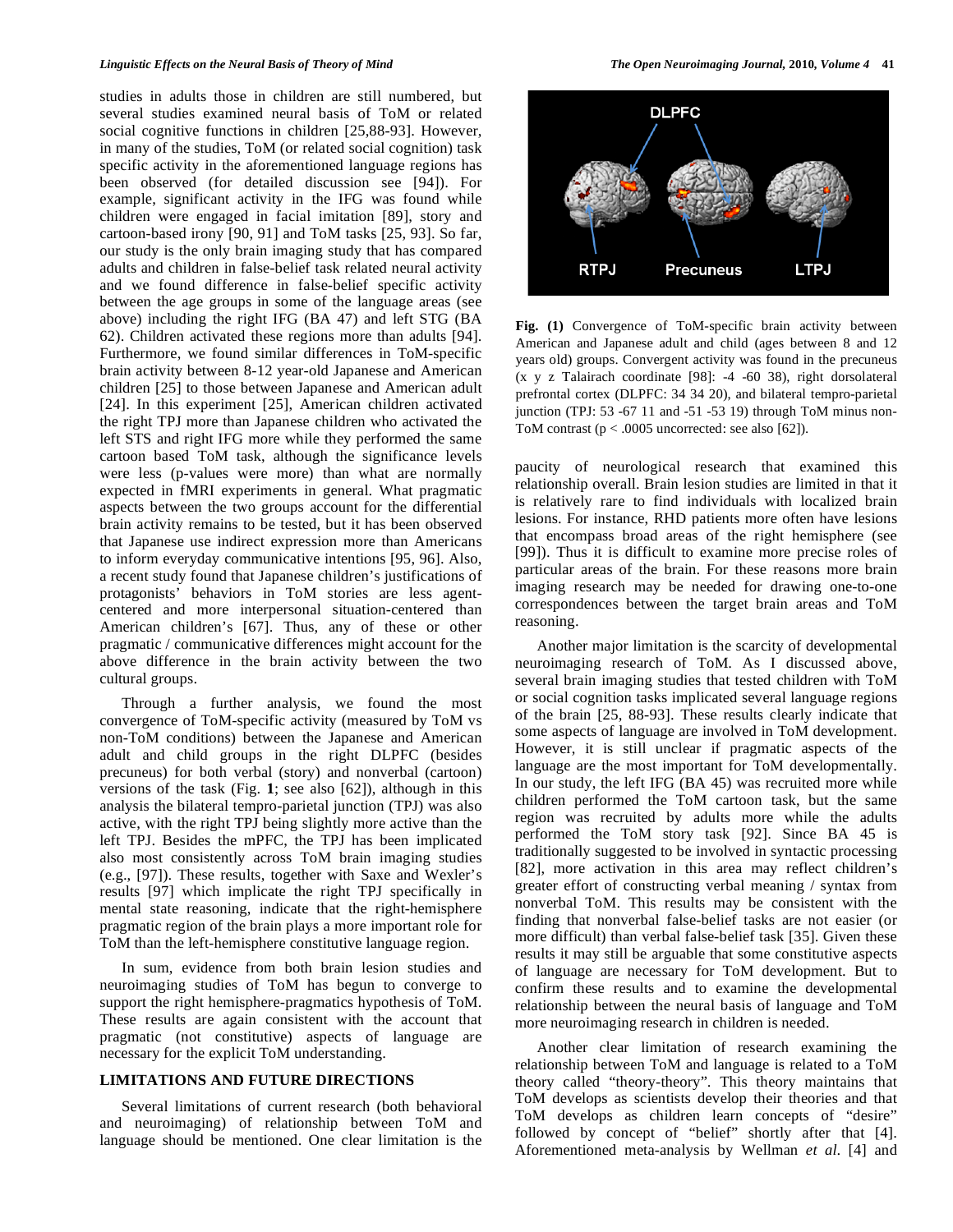more recent study by Liu *et al.* [100] in Chinese speaking children in mainland China, Hong Kong, the United States, and Canada supported this theory by finding that even though onsets of ToM expression vary, children's developmental trajectory of ToM was the same across cultures and language systems. The authors concluded that across cultures children develop desire-based ToM first followed by belief-based ToM understanding. However, since semantic and pragmatic aspects of language have so much to do with concept creation, it is difficult to tease apart concept-making from pragmatics. It may be that the universal developmental trajectory (found in [4] and [100]) represents more pragmatic development than conceptual development. Furthermore, since pragmatics is strongly tied to culture [43], it is inevitable that ToM research should take into account cultural variables. However, as Vinden [101] and Lillard [102, 103] pointed out, the standard false-belief task may not be valid for all cultures because many non- A/E cultures do not construe behaviors as personal and intentional. As I discussed above, Naito and Koyama [67] have shown that many Japanese children rarely give intentional desire based explanation to account for the falsebelief of the protagonist. These results (together with Vinden's results [101]) call into question the applicability of the developmental order of ToM concepts – from desirebased understanding to belief-based understanding. But to verity these issues and to separate conceptual development from pragmatic development, more cross-cultural / linguistic behavioral and neurological studies that compare among different conceptual and pragmatic development specific to the cultures and language systems are needed.

 Final limitation is that even though this review is about relationship between ToM and language, ToM may also involve other cognitive and / or affective faculties. It has been hypothesized that explicit expression of ToM requires not only language but also executive function [104-106]. For instance, Samson and Apperly and their colleagues [107,108] tested a brain damaged patient, WBA, with a nonverbal Sally-Anne style false-belief task adopted from Call and Tomasello [36]. This task also differed from the conventional false-belief task in that the real location where the focal object was hidden was not revealed to the participants. In other words, the executive demand (to inhibit one's own knowledge) was kept low. WBA performed above chance on this task despite failing the standard false-belief task. A criticism of their study, however, is that the adult characters in their false-belief movie task might have introduced deceptive cues for the object location [99]. These criticisms aside, Samson *et al*.'s study is moving in the right direction. In order to discriminate the different factors that might affect ToM and to find the core component of ToM [99], to develop a ToM paradigm that has lower demands in executive function and language is a much needed task for the future research of ToM.

 Related to the above point, a few recent studies found more activation in the right TPJ when subjects reoriented their attention to any new stimuli indiscriminately relative to the baselines [109,110]. These results challenged the hypothesis that the right TPJ is selectively involved in ToM reasoning (see [97]). These results, however, have been contested by a more recent study that found only a small overlap between ToM-specific and attention-specific

activations in the right TPJ [111]. These conflicting findings of the brain imaging studies aside, it has been demonstrated that attention (in the form of joint-attention) plays a critical precursor role in early word learning and referential communication [112-114] and ToM development [115]. Taken together, these results are consistent with Malle's coevolution hypothesis of ToM and language [13]; i.e., implicit ToM (e.g., referential communication and joint-attention) may precede language in evolution and development, but as children master language around 7 or 8 years old, language begins to exert greater effects on ToM. However, in order to delineate the precise developmental and evolutional sequence and relationship among language, attention, and ToM capacities and their neural correlates more neurological research in infants and non-human primates are needed.

### **CONCLUSIONS**

 In this review I have discussed research on the relationship between ToM and language. Both behavioral and brain imaging research have begun to show evidence that there is moderate influence of language on ToM. Moreover, results of the studies discussed in this review suggest that pragmatic aspects of language affect ToM more than constitutive aspects. Since pragmatics and concept formation are tied to specific cultures, an important task of future ToM neuroimaging research is to define precisely what pragmatic / cultural factors are affecting ToM and examine these factors in systematic ways. The main stream theories of ToM all predict a culturally invariant core biological basis of ToM at least during early years in life (see [116]). Thus, another important task of cross-linguistic / cultural ToM brain imaging research is to find the core neural basis that remains relatively free from cultural and linguistic influence.

## **ACKNOWLEDGMENTS**

 I would like to thank Dr. Elise Temple and Dr. Michael Siegal for discussion, and Randall Frank for assistance.

#### **REFERENCES**

- [1] Baron-Cohen S. Theory of mind and autism: a fifteen years. In: Baron-Cohen S, Tager-Flusberg H, Cohen D, Eds. Understanding other minds: Perspective from autism, 2nd ed. Oxford: Oxford University Press 2000: pp. 3-20.
- [2] Baron-Cohen S, Leslie AM, Frith U. Does the autistic child have a "theory of mind"? Cognition 1985; 21: 37-46.
- [3] Baron-Cohen S, Leslie AM, Frith U. Mechanical, behavioral and intentional understanding of picture stories in autistic children. Br J Dev Psychol 1986; 4: 113-25.
- [4] Wellman HM, Cross DC, Watson J. Meta-analysis of theory of mind development: The truth about false belief. Child Dev 2001; 72(3): 655-84.
- [5] Happé FGE. The role of age verbal ability in the theory of mind task performance of subjects with autism. Child Dev 1995; 66: 843-55.
- [6] Tager-Flusberg H, Jeseph RM. How language facilitates the acquisition of false-belief understanding in children with autism. In: Astington JW, Baird JA, Eds. Why language matters for theory of mind. New York: Oxford University Press 2005: pp. 298-318.
- [7] Miller CA. False-belief understanding in children with specific language impairment. J Commun Disord 2001; 34: 73-86.
- [8] De Villiers JG. Language and theory of mind: what are the developmental relationships? In: Baron-Cohen S, Tager-Flusberg H, Cohen D, Eds. Understanding other minds: Perspective from autism, 2nd ed. Oxford: Oxford University Press 2000: pp. 83-123.
- [9] Siegal M, Peterson CC. Language and theory of mind in atypical children: evidence from studies of deafness, blindness, and autism.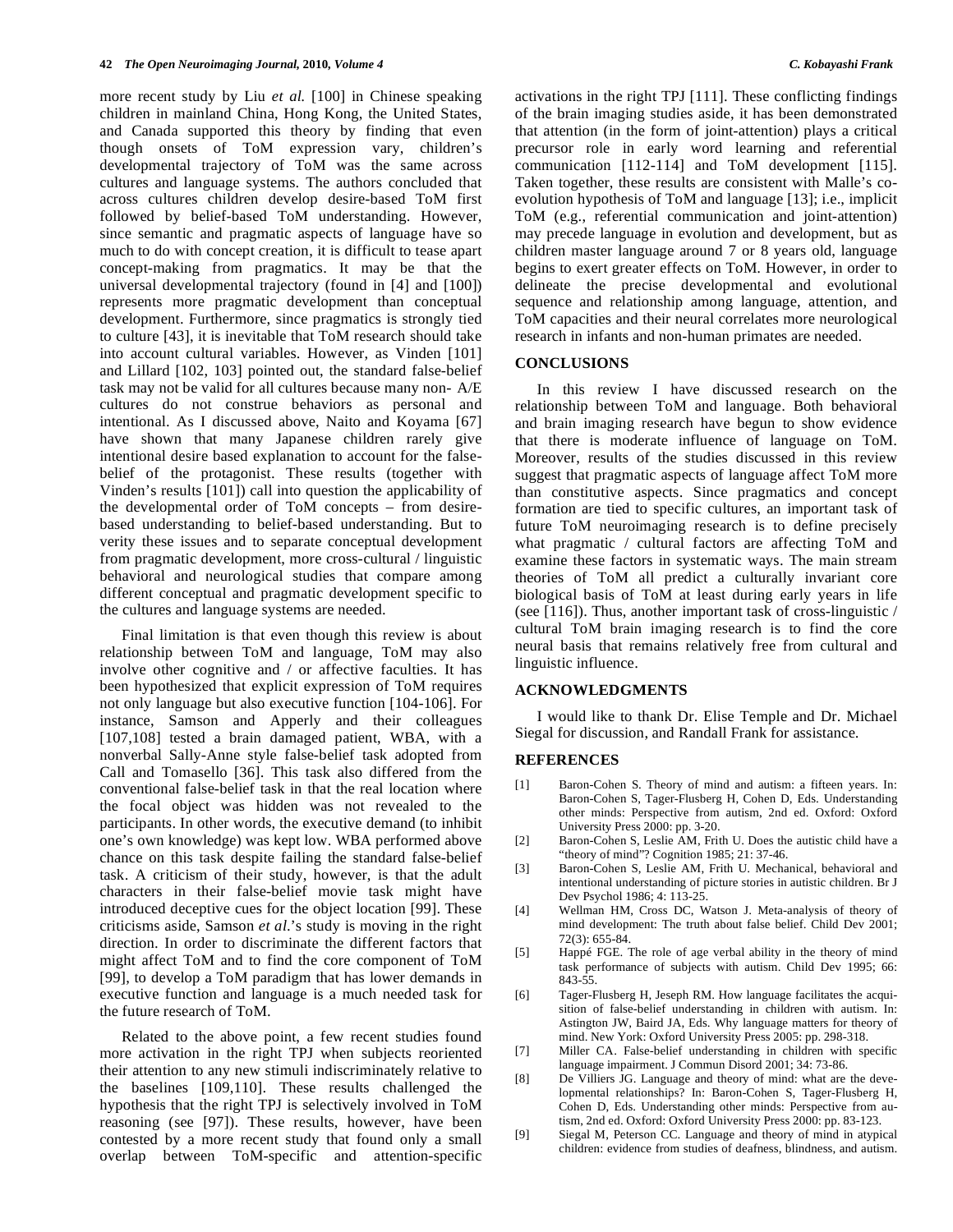In: Sharp C, Fonagy P, Goodyer I, Eds. Social cognition and developmental psychopathology. New York: Oxford University Press 2008: pp. 79-110.

- [10] Fodor JA. The language of thought. New York: Crowell 1975.<br>[11] Baron-Cohen S. Maindreading: an essay on autism and theo
- Baron-Cohen S. Maindreading: an essay on autism and theory of mind. London: MIT Press 1995.
- [12] Sperber D. Metarepresentations in an evolutionary perspective. In: Sperber D, Ed. Metarepresentations: A multidisciplinary perspective. New York: Oxford University Press 2000: pp.117-37.
- [13] Malle BF. The relation between language and theory of mind in development and evolution. In: Givon T, Malle BF, Eds. Evolution of language. Philadelphia: John Benjamins Publishing 2002: pp. 265-84.
- [14] Astington JW, Jenkins JM. A longitudinal study of the relation between language and theory of mind development. Dev Psychol 1999; 35: 1311-20.
- [15] Hughes C, Dunn J. Understanding mind and emotion: longitudinal associations with mental-state talk between young friends. Dev Psychol 1998; 34: 1026-37.
- [16] Ruffman T, Slade L, Rowlandson K, Rumsey C, Garnham A. How language relates to belief, desire, and emotion understanding. Cogn Dev 2001; 18: 139-58.
- [17] De Villiers JG, de Villiers PA. Linguistic determinism and the understanding of false beliefs. In: Mitchell P, Riggs KJ, Eds. Children's reasoning and the mind. East Sussex, UK: Psychology Press 2000: pp. 191-228.
- [18] Millgan K, Astington JW, Dack LA. Language and theory of mind: meta-analysis of the relation between language ability false-belief understanding. Child Dev 2007; 78(2): 622-46.
- [19] Landa R. Social language use in Asperger syndrome and highfunctioning autism. In: Klin A, Volkmar FR, Sparrow SS, Eds. Asperger syndrome. New York: The Guilford Press 2000: pp. 125- 55.
- [20] Tager-Flusberg H. Exploring the relationship between theory of mind and social-communicative functioning in children with autism. In: Repacholi B, Slaughter V, Eds. Individual differences in theory of mind: Implications for typical and atypical development. London: Psychology Press 2003: pp. 197-212.
- [21] Varley R, Siegal M. Evidence for cognition without grammar from causal reasoning and 'theory of mind' in an agrammatic aphasic patient. Curr Biol 2000; 10: 723-6.
- [22] Ferstl EC, von Cramon DY. What does the frontomedian cortex contribute to language processing: coherence or theory of mind? Neuroimage 2002; 17: 1599-612.
- [23] Frith U, Frith CD. Development of neurophysiology of mentalizing. Philosophical Transactions of the. R Soc Lond B 2003; 358(1431): 459-73.
- [24] Kobayashi C, Glover GH, Temple E. Cultural and linguistic influence on neural bases of 'Theory of Mind': an fMRI study with Japanese bilinguals. Brain Lang 2006; 98: 210-20.
- [25] Kobayashi C, Glover GH, Temple E. Cultural and linguistic effects on neural bases of 'Theory of Mind' in American and Japanese children. Brain Res 2007; 1164: 95-107.
- [26] Siegal M, Varley R. Neural systems involved in 'theory of mind'. Nat Rev 2002; 3: 463-71.
- [27] Meltzoff AN, Moore MK. Imitation of facial and manual gestures by human neonates. Science 1997; 198: 75-8.
- [28] Meltzoff AN, Brooks R. "Like Me" as a building block for understanding other minds: bodily acts, attention, and intention. In: Malle BF, Moses LJ, Baldwin DA, Eds. Intentions and intentionality. Cambridge, MA: MIT Press 2001: pp. 171-91.
- [29] Onishi KH, Baillargeon R. Do 15-month-old infants understand false belief? Science 2005; 308: 255-8.
- [30] Song H, Baillargeon R, Fisher C. Can infants attribute to an agent a disposition to perform a particular action? Cognition 2005; 98(2): B45-55.
- [31] Surian L, Caldi S, Sperber D. Attribution of beliefs by 13-monthold infants. Psychol Sci 2007; 18: 580-6.
- [32] Perner J, Ruffman T. Infants' insight into the mind: How deep? Science 2005; 308: 214-6.
- [33] Lunn JA. Is Call and Tomasello's (1999) nonverbal false belief task a test of precocious mental state understanding? Paper presented at the Biennial Meeting of the Society for Research in Child Development. Tampa, FL 2003.
- [34] Peterson CC. Drawing insight from pictures: the development of concepts of false drawing and false belief in children with deafness, normal hearing, and autism. Child Dev 2002; 73(5): 1442-59.
- [35] Astington JW, Baird JA. Representational development and falsebelief understanding. In: Astington JW, Baird JA, Eds. Why language matters for theory of mind. New York: Oxford University Press 2005: pp.163-85.
- [36] Call J, Tomasello M. A nonverbal false belief task: the performance of children and Great Apes. Child Dev 1999; 70: 381-95.
- [37] De Villiars P, Pyers J. Complementation and false-belief representation. In: Almgren M, Barrena A, Ezeizabarrena M-J, Idiazabal I, MacWhinney B, Eds. Research on child language acquisition: Proceedings of the 8th Conference of the International Association for the Study of Child Language. Somerville, MA: Cascadilla Press 2001: pp. 984-1005.
- [38] Norris R, Millan S. Theory of mind: new directions. Social Psychology Seminar. Cited by Plaut & Karmiloff-Smith 1993.
- [39] Plaut DC, Karmiloff-Smith A. Representational development and theory-of-mind computations. Behav Brain Sci 1993; 16: 70-1.
- [40] Astington JW, Baird JA. Introduction: why language matters. In: Astington JW, Baird JA Eds. Why language matters for theory of mind. New York: Oxford University Press 2005: pp. 3-25.
- [41] De Villiers P. The role of language in theory-of-mind development: What deaf children tell us. In: Astington JW, Baird JA, Eds. Why language matters for theory of mind. New York: Oxford University Press 2005: pp. 163-85.
- [42] Lohman H, Tomasello M. The role of language in the development of false belief understanding: A training study. Child Dev 2003; 74: 1130-44.
- [43] Brunner J. Acts of meaning. Cambridge, MA: Harvard University Press 1990.
- [44] Vinden PG. Children's understanding of mind and emotion: A multi-culture study. Cogn Emotion 1999; 13: 19-48.
- [45] Tomasello M. Perceiving intentions and learning words in the second year of life. In: Bowerman M, Levinson SC, Eds. Language acquisition and conceptual development. Cambridge, UK: Cambridge University Press 2001; pp. 132-58.
- [46] Nelson K. Language pathways into the community of minds. In: Astington JW, Baird JA, Eds. Why language matters for theory of mind. New York: Oxford University Press 2005: pp. 26-49.
- [47] Vygotsky LS. Thought and language. In: Hanfmann E, Vakar G, Eds. Trans. Cambridge, MA: MIT Press 1967.
- [48] Grice HP. Studies in the ways of words. Cambridge, MA: Harvard University Press 1989.
- [49] Sperber D, Wilson D. Pragmatics, modularity and mind-reading. Mind Lang 2002; 17(1&2): 3-23.
- [50] Frith U. Autism: explaining the enigma. Malden, MA: Blackwell Publishing, 2003.
- [51] Tager-Flusberg H. Evaluating the theory-of-mind hypothesis of autism. Curr Dir Psychol Sci 2007; 16(6): 311-5.
- [52] Baron-Cohen S, Baldwin DA, Crowson M. Do children with autism use the speaker's direction of gaze strategy to crack the code of language? Child Dev 1997; 68: 48-57.
- [53] Callaghan T, Rochat P, Lillard A, *et al.* Synchrony in the onset of mental-state reasoning. Psychol Sci 2005; 16(5): 378-84.
- [54] Vinden P. Junin Quechua children's understanding of mind. Child Dev 1996; 67: 1707-16.
- [55] Lee K, Olson DR, Torrance N. Chinese children's understanding of false-beliefs: The role of language. J Child Lang 1999; 26: 1-21.
- [56] Shatz M, Diesendruck G, Martinez-Beck I, Akar D. The influence of language and socioeconomic status on children's understanding of false belief. Dev Psychol 2003; 39(4): 717-29.
- [57] Wellman HM, Woolley JD. From simple desires to ordinary beliefs: The early development of everyday psychology. Cognition 1990; 35: 245-75.
- [58] Wellman HM, Banerjee M. Mind and emotion: children's understanding of the emotional consequences of beliefs and desires. Br J Dev Psychol 1991; 9: 111-24.
- [59] Perner J, Zauner P, Sprung M. What does "That" have to do with point of view? Conflicting desires and "Want" in German. In: Astington JW, Baird JA, Eds. Why language matters for theory of mind. New York: Oxford University Press 2005: pp. 220-44.
- [60] Cheung H, Hsuan-Chih C, Creed N, Ng L, Wang SP, Mo L. Relative roles of general and complementation language in theory-ofmind development: evidence from Cantonese and English. Child Dev 2004; 73(4): 1155-70.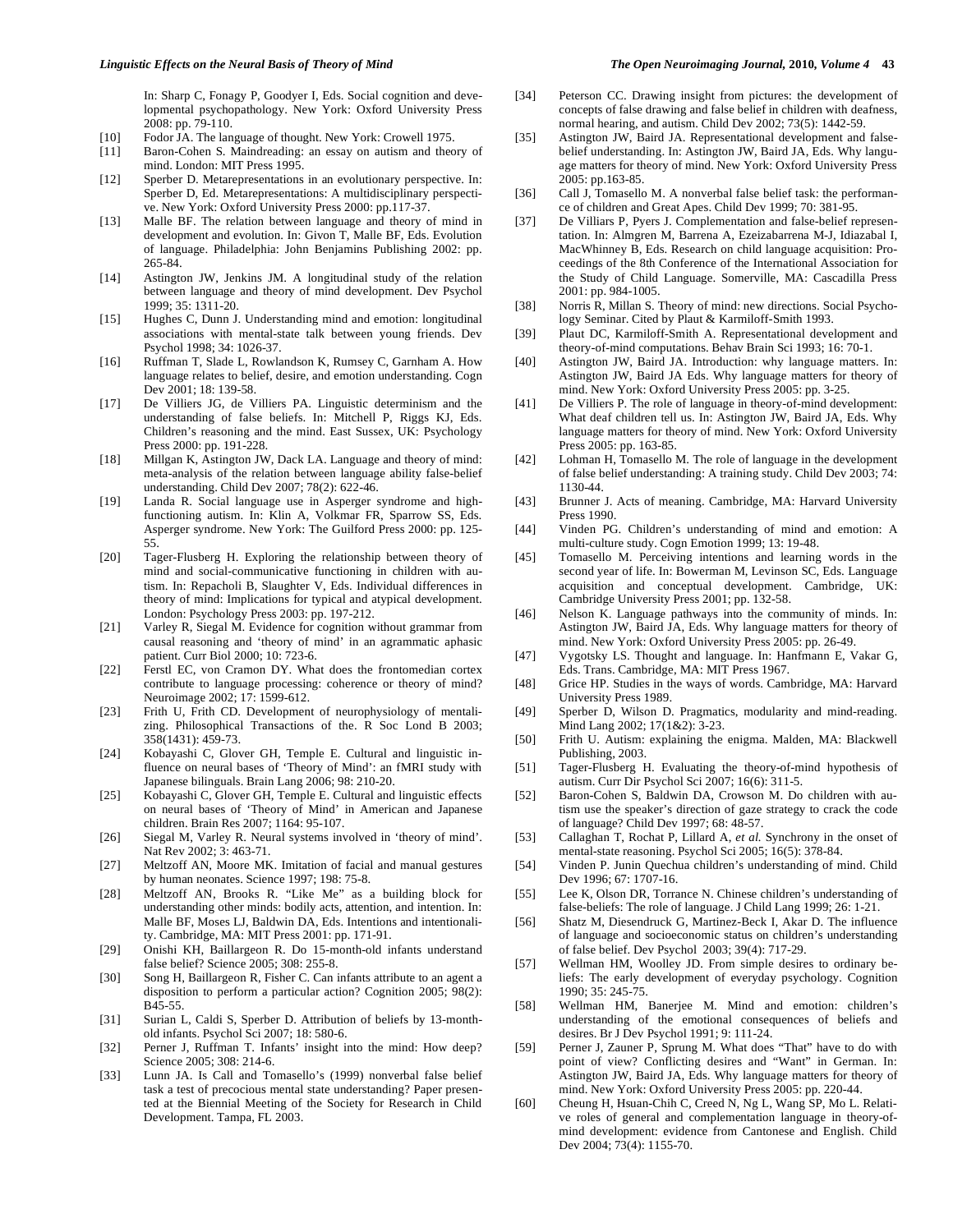- [61] Hresko WP, Reid DK, Hammill DD. The test of early language development 3 (TELD-3). Austin, TX: Pro-Ed 1981.
- [62] Kobayashi C. Language and thought: cultural and linguistic influence on developmental neural bases of theory of mind. Ph.D Thesis. NY: Cornell University 2007.
- [63] Kimball, J. Seven principles of surface structure parsing in natural language. Cognition 1973; 2(1): 15-47.
- [64] Mazuka R. Development of language process strategies. Mahwah, NJ: Lawrence Erlbaum 1998.
- [65] Naito M, Seki Y. The relationship between second-order false belief and display rules reasoning: the integration of cognitive and affective social understanding. Dev Sci 2009; 12(1): 150-64.
- [66] Naito M. The relationship between theory of mind and episodic memory: evidence for the development of autonoetic consciousness. J Exp Child Psychol 2003; 85: 312-36.
- [67] Naito M, Koyama K. The development of false-belief understanding in Japanese children: delay and difference? Int J Behav Dev 2006; 30(4): 290-304.
- [68] Perner J, Wimmer H. 'John thinks that Mary thinks that ...': Attribution of second-order belief by 5- to 10-year-old children. J Exp Child Psychol 1985; 39: 437-71.
- [69] Banerjee R, Yuill N. Children's understanding of self-presentational display rules: Associations with mental-state understanding. Br J Dev Psychol 1999; 17: 111-24.
- [70] Friederici AD, Rüschemeyer SA, Hahne A, Fiebach CJ. The role of left inferior frontal and superior temporal cortex in sentence comprehension: localizing syntactic and semantic processes. Cereb Cortex 2003; 13: 170-7.
- [71] Bornkessel I, Zysset S, Friederici AD, von Cramon DY, Schlesewsky M. Who did what to whom? The neural basis of argument hierarchies during language comprehension. Neuroimage 2005; 26: 221-33.
- [72] Martin I, McDonalds S. Exploring the cause of pragmatic deficits following traumatic brain injury. Aphasiology 2005; 19: 712-30.
- [73] Joannette Y, Champagne-Lavau M, Kahlaoui K, Ska B. The future of our knowledge about communication impairments following a right-hemisphere lesion. In: Ball MJ, Damico JS, Eds. Clinical aphasiology. Future directions. A fest-schrift for Chiris code. Hove, UK & New York: Psychology Press 2007; pp. 284-98.
- [74] Winner E, Gardner H. The comprehension of metaphor in braindamaged patients. Brain 1977; 100: 717-23.
- [75] Côte H, Payer M, Giroux F, Joanette Y. Towards a description of clinical communication impairment profiles following righthemisphere damage. Aphasiology 2007; 21(6/7/8): 739-49.
- [76] Stuss DT, Gallup GG, Alexander MP. The frontal lobes are necessary for "Theory of mind". Brain 2001; 124: 279-86.
- [77] Surian L, Siegal M. Sources of performance on theory of mind tasks in right-hemisphere damaged patients. Brain Lang 2001; 78: 224-32.
- [78] Apperly IA, Samson D, Chavarino C, Humphreys GW. Frontal and temporo-parietal lobe contribution to theory of mind: neuropsychological evidence from a false-belief task with reduced language and executive demands. J Cogn Neurosci 2004; 16: 1773-
- [79] **S4**gal M, Carrington J, Radel M. Theory of mind and pragmatic understanding following right hemisphere damage. Brain Lang 1996; 53: 40-50.
- [80] Apperly IA, Samson D, Carroll N, Hussain S, Humphreys GW. Intact 1st and 2nd order false belief reasoning in a patient with severely impaired grammar. Soc Neurosci 2006; 1(3-4): 334-48.
- [81] Champagne-Lavau M, Joanette Y. Pragmatics, theory of mind and executive functions after a right-hemisphere lesion: different patterns of deficits. J Neurolinguist 2009; 22: 413-26.
- [82] Carter R. Mapping the mind. Berkeley: University of California Press 1998
- [83] Moro A, Tettamanti M, Perani D, Donati C, Cappa SF, Fazio F. Syntax and the brain: disentangling grammar by selective anomalies. Neuroimage 2001; 13: 110-8.
- [84] Poldrack RA, Wagner AD, Prull MW, Desmond JE, Glover GH, Gabrieli JD. Functional specialization for semantic and phonological processing in the left inferior prefrontal cortex. Neuroimage 1999; 10: 15-35.
- [85] Kotz SA, Cappa SF, von Cramon DY, Friederici AD. Modulation of the lexical-semantic network by auditory semantic priming: an event-related functional MRI study. Neuroimage 2002; 17: 1761- 72.
- [86] Brauer J, Friederici AD. Functional neural networks of semantic and syntactic processes in the developing brain. J Cogn Neurosci 2007; 19(10): 1609-23.
- [87] Saxe R. Uniquely human social cognition. Curr Opin Neurobiol 2006; 16: 235-9.
- [88] Ohnish T, Moriguchi Y, Matsuda H, *et al*. The neural network for the mirror system and mentalizing in normally developed children: an fMRI study. Neuroreport 2004; 15(9): 1483-7.
- [89] Dapretto M, Davies MS, Pfeifer JH, *et al*. Understanding emotions in others: mirror neuron dysfunction in children with autism spectrun disorders. Nat Neurosci 2006; 9(1): 28-30.
- [90] Wang AT, Lee SS, Sigman M, Dapretto M. Developmental changes in the neural basis of interpreting communicative intent. Soc Cogn Affect Neurosci 2006; 1: 107-21.
- [91] Wang AT, Lee SS, Sigman M, Dapretto M. Neural basis of irony comprehension in hcildren with autism: the role of prosody and context. Brain 2006; 129(4): 932-43.
- [92] Kobayashi C, Glover GH, Temple E. Children's and adults' neural bases of verbal and nonverbal 'Theory of Mind'. Neuropsychologia 2007; 45: 1522-32.
- [93] Moriguchi Y, Ohnishi T, Mori T, Matsuda H, Komaki G. Changes of brain activity in the neural substrates for theory of mind during childhood and adolescence. Psychiatr Clin Neurosci 2007; 61: 355- 63.
- [94] Kobayashi C. Language and thought: linguistic influence on developmental neural basis of theory of mind In: Reed MA, Ed. Children and language: development, impairment and training. Hauppauge, NY: Nova Science Publishers 2008; pp. 3-30
- [95] Clancy PM. The acquisition of Japanese. In: Slobin DI, Ed. The crosslinguistic study of language acquisition. Hillsdale, NJ: Lawrence Erlbaum Associates 1985; Vol. 2. pp. 373-524.
- [96] Clancy PM. The acquisition of communicative style in Japanese. In: Schieffelin BB, Ochs E, Eds. Language socialization across cultures. Cambridge: Cambridge University Press 1986; pp. 213-50.
- [97] Saxe R, Wexler A. Making sense of another mind: the role of the right temporo-parietal junction. Neuropsychologia 2005; 43: 1391- 99.
- [98] Talairach J, Tournoux P. Co-planar stereotaxic atlas of the human brain. Stuttgart: Thieme 1988.
- [99] Siegal M, Varley R. Aphasia, language, and theory of mind. Soc Neurosci 2006; 1(3-4): 167-74.
- [100] Liu D, Wellman HM, Tardiff T, Sabbagh MA. Theory of mind development in Chinese children: a meta-analysis of false-belief understanding across cultures and languages. Dev Psychol 2008; 44(2): 523-31.
- [101] Vinden PG. Children's understanding of mind and emotion: a multi-culture study. Cogn Emotion 1999; 13: 19-48.
- [102] Lillard A. Ethnopsychologies: cultural variations in theories of mind. Psychol Bull 1998; 123: 3-32.
- [103] Lillard A. Ethnopsychologies: reply to Wellman and Gauvain. Psychol Bull 1998; 123: 43-6.
- [104] Perner J, Lang B. Development of theory of mind and executive control. Trend Cogn Sci 1999; 3: 337-44.
- [105] Carlson SM, Moses LJ. Individual differences in inhibitory control and children's theory of mind. Child Dev 2001; 72: 1032-53.
- [106] Sabbagh M. Executive functioning and preschoolers' understanding of false beliefs, false photographs, and false signs. Child Dev 2006; 77: 1034-49.
- [107] Samson D, Apperly IA, Kathirgamanathan U, Humphreys GW. Seeing it my way: a case of selective deficit in inhibiting selfperspective. Brain 2005; 128: 1102-11.
- [108] Samson D, Apperly IA, Humphreys GW. Error analysis in braindamaged patients with perspective taking deficits: a window to the social mind and brain. Neuropsychologia 2007; 45: 2561-9.
- [109] Corbetta M, Kincade JM, Ollinger JM, McAvoy MP, Shulman GL. Voluntary orienting is dissociated from target detection in human posterior parietal cortex. Nat Neurosci 2000; 3: 292-7.
- [110] Mitchell JP. Activity in right temporo-parietal junction is not selective for theory-of-mind. Cereb Cortex 2008; 18: 262.
- [111] Scholz J, Triantafyllou C, Whitfield-Gabrieli S, Brown EN, Saxe R. Distinct regions of right temporo-parietal junction are selective for theory of mind and exogenous attention. PLoS One 2009; 4(3): e4869.
- [112] Baldwin D. Infants' contribution to the achievement of jint reference. Child Dev 1991; 62: 875-90.